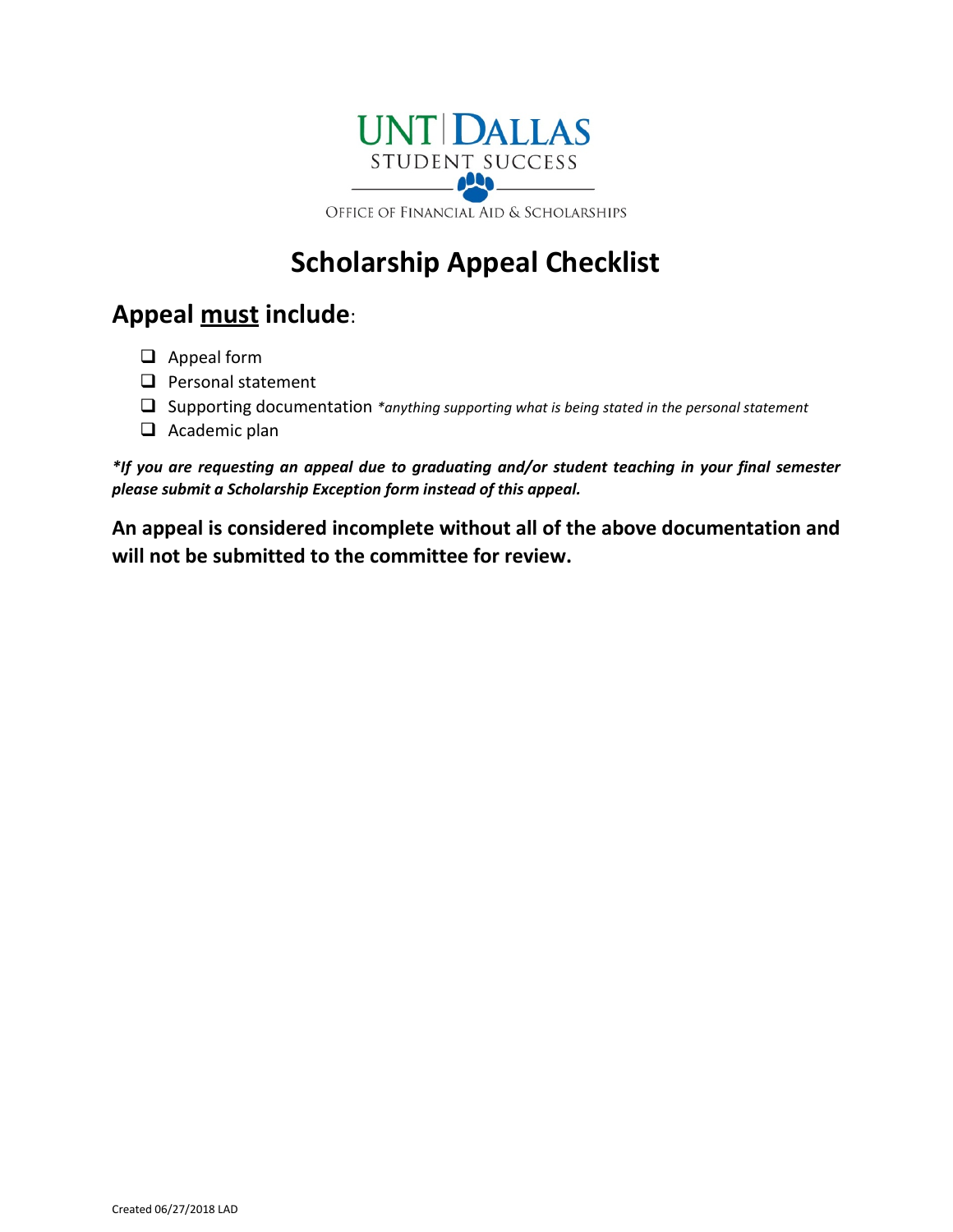

## **SCHOLARSHIP APPEAL**

In order to submit an appeal to the UNT Dallas Scholarship Committee, you must submit this form, your written appeal statement, supporting statement from your Academic Advisor, an academic plan and any supporting documentation in person, by mail, fax, or emails. All appeals must be submitted no later than 2 weeks prior to the end of the term that you are requesting the appeal. Incomplete appeals will not be accepted. You will be notified of your appeal decision approximately 10 business days after your appeal has been submitted.

|                | Name: 2008. 2008. 2010. 2010. 2010. 2010. 2010. 2010. 2010. 2010. 2010. 2010. 2010. 2010. 2010. 2010. 2010. 20 |                                                            | Student ID: |               |  |  |  |
|----------------|----------------------------------------------------------------------------------------------------------------|------------------------------------------------------------|-------------|---------------|--|--|--|
|                |                                                                                                                |                                                            |             |               |  |  |  |
|                |                                                                                                                |                                                            |             |               |  |  |  |
|                |                                                                                                                | Please select one of the following reasons for your appeal |             |               |  |  |  |
| Death $\qquad$ | <b>Illness</b>                                                                                                 | Financial                                                  |             | Work Conflict |  |  |  |
|                |                                                                                                                | GPA SAP                                                    |             |               |  |  |  |
|                |                                                                                                                |                                                            |             |               |  |  |  |
|                |                                                                                                                |                                                            |             |               |  |  |  |
|                |                                                                                                                |                                                            |             |               |  |  |  |
|                |                                                                                                                |                                                            |             |               |  |  |  |

I hereby certify that the above information is true and accurate to the best of my knowledge. I further authorize the Financial Aid and Scholarship Office to receive copies of all my academic and financial aid records, including transcripts, grade reports, financial aid eligibility, verifying letters of recommendation and any other information pertaining to my application for the UNT Dallas Scholarship Appeal Process. Additionally, I understand that if my appeal is denied, that I am responsible for any outstanding balance that might result.

Student Signature

 $Date$   $\qquad \qquad$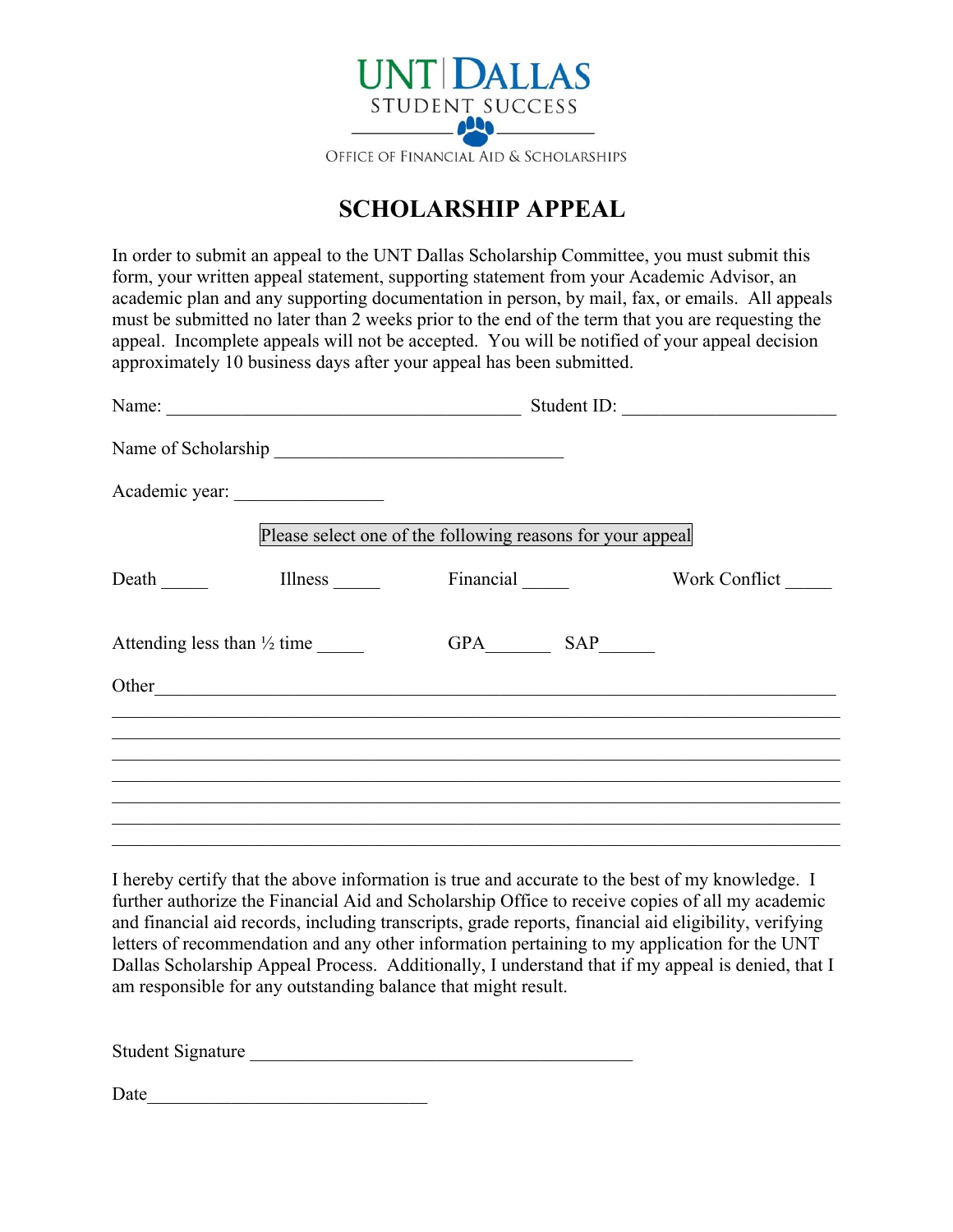

## **2021-2022 Academic Plan for Financial Aid and Scholarships-Undergrad**

#### **SECTION A: STUDENT INFORMATION**

**Name: UNTD Assigned ID:** SSN (last 4 digits only):

### **SECTION B: INSTRUCTIONS**

- 1. Complete this form with your Academic Advisor.
- 2. If this is your first academic plan, you need to complete this form as well as a SAP appeal packet for your current suspension.
- 3. If suspended for Maximum Hours, submit an appeal form and a degree plan from Academic Advising.
- 4. If this academic plan is a revision or update to an existing academic plan, you must provide a personal written statement explaining the reason why you are changing your academic plan.
- 5. If you already have an academic plan and have been placed on suspension again, complete this worksheet, as well as an appeal worksheet again.
- 6. You **MUST** retain a copy of this Academic Plan for your records.

## **SECTION C: TERMS AND CONDITIONS OF ACADEMIC PLAN**

Initial each statement below for confirmation of understanding terms & conditions for your academic plan.

- I will not withdraw/drop a class on this academic plan without consulting with my Academic Advisor and understand that my current academic plan must be revised if I withdrawal from classes.
- I will receive a grade of "C" or better in all classes. If my major requires a higher minimum grade, I must also maintain those grading standards. Incompletes are **NOT** allowed.
- I understand that I cannot change my major and that this academic plan is only valid for the major listed on page 2.
- I understand that I may only take the classes outlined exactly in my academic plan and that any classes taken outside of my academic plan could cause me to lose financial aid eligibility.
- I understand that I must submit a personal written statement to the Financial Aid Office if my academic plan needs to be revised that explains what has happened to make the change(s) necessary and how I will be able to meet academic progress based on these changes. I understand that revised academic plans may still adversely affect my continued eligibility for financial aid.
- I understand that failure to follow this academic plan may result in the cancellation of financial aid from University of North Texas at Dallas.
	- If I feel that I am in danger of not completing the requirements of this academic plan, I agree to contact my academic advisor and the Financial Aid Office to discuss my situation and options.

*Student Financial Aid & Scholarships|University of North Texas at Dallas|7350 University Hills Blvd., Dallas, TX 75241 or fax to (972) 338-1799 or save and attach as PDF and email to [financialaid@untdallas.edu](mailto:financialaid@untdallas.edu)*

*Return this completed form with any required documentation to:*